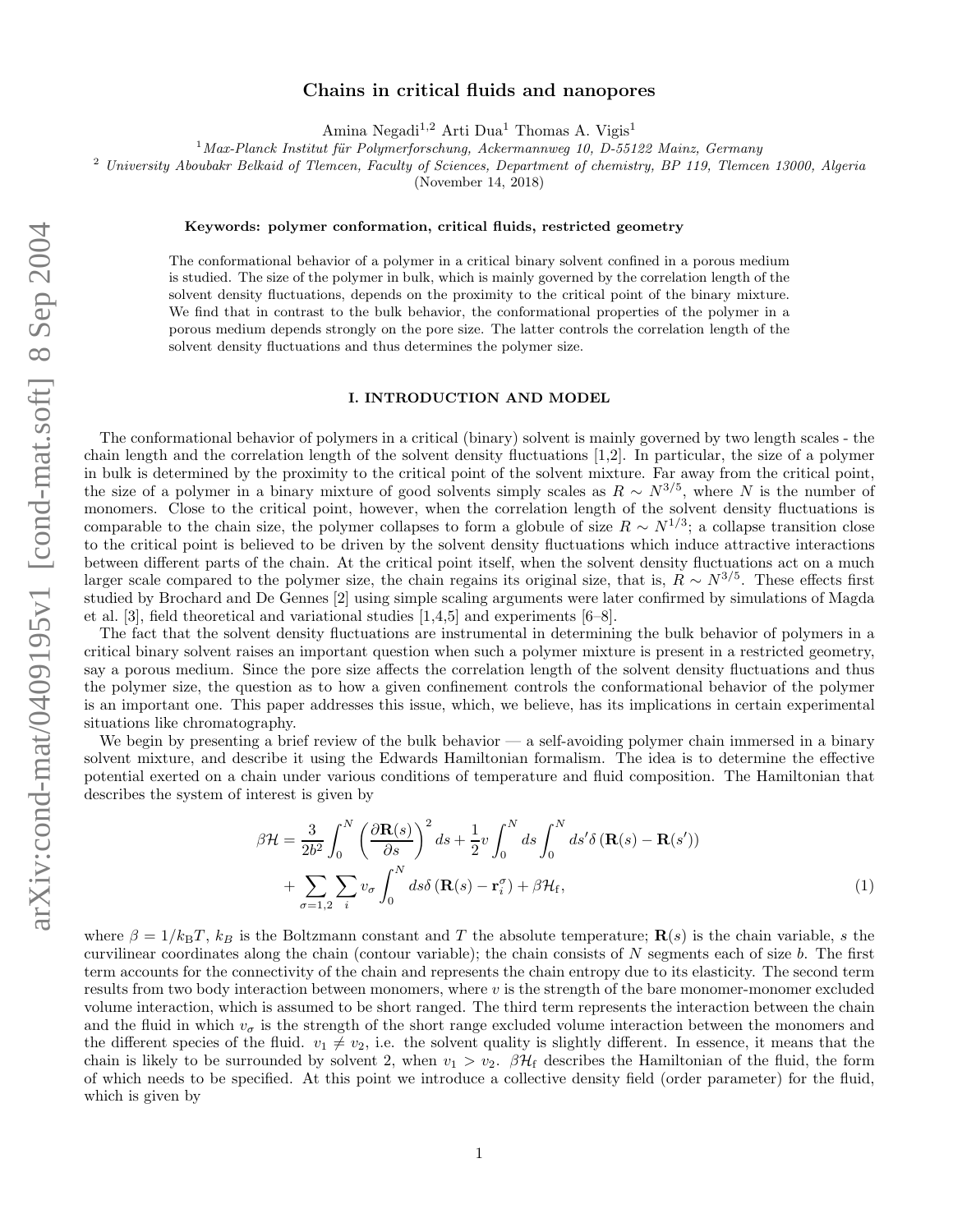$$
c(\mathbf{r}) = \sum_{\mathbf{i}} \delta(\mathbf{r} - \mathbf{r}_{\mathbf{i}}),
$$
 (2)

which allows to rewrite the Hamiltonian in the simple form

$$
\beta \mathcal{H} = \frac{3}{2b^2} \int_0^N \left( \frac{\partial \mathbf{R}(s)}{\partial s} \right)^2 ds + \frac{1}{2} v \int_0^N ds \int_0^N ds' \delta[\mathbf{R}(s) - \mathbf{R}(s')] + (v_1 - v_2) \sum_{\mathbf{k}} \int_0^N ds \exp[-i\mathbf{k}\mathbf{R}(s)]c(\mathbf{k}) + \beta \mathcal{H}_f(c(\mathbf{r})),
$$
\n(3)

where  $\beta \mathcal{H}_{f}(c)$  can now be viewed as

$$
\beta \mathcal{H}_f(c(\mathbf{r})) = \int d^3r \left( \frac{1}{2} (|\nabla c(\mathbf{r})|^2 + \tau c^2(\mathbf{r})) + \frac{\lambda}{4} c^4(\mathbf{r}) \right). \tag{4}
$$

The parameter  $\tau$  describes the distance from the critical point and  $\lambda$  is a coupling constant. Far away from the critical point the quartic term in Eq. (4) can be neglected, which amounts to  $\lambda = 0$ . The latter is a Gaussian approximation, which allows us to integrate out the solvent degrees of freedom to produce an effective interaction potential between different parts of the chain [1]. The effective Hamiltonian is given by

$$
\beta \mathcal{H}_{\text{eff}} = \frac{3}{2b^2} \int_0^N \left( \frac{\partial \mathbf{R}(s)}{\partial s} \right)^2 ds + \sum_{\mathbf{k}} \int_0^N ds \int_0^N ds' \tilde{v}(\mathbf{k}) \exp[-i\mathbf{k}(\mathbf{R}(s) - \mathbf{R}(s'))], \tag{5}
$$

where

$$
\tilde{v}(\mathbf{k}) = v - \frac{(\Delta v)^2}{\tau + (b\mathbf{k})^2} \equiv v - \frac{(\Delta v)^2}{(b/\xi_f)^2 + (bk)^2}.
$$
\n(6)

In writing the above equation, we have defined  $\Delta v = v_1 - v_2$ . Since the (mean field) correlation length of the solvent density fluctuations is defined by  $\xi_f \simeq b/\sqrt{\tau}$ , the form of Eqs. (5) and (6) suggests that in certain temperature regimes depending on the strength of interaction between the chain and the fluid, the effective potential can become attractive (negative) to induce a chain collapse. In other words, depending on the correlation length of the solvent density fluctuations and  $\Delta v$ , the effective solvent quality can become poor. Therefore, before we discuss the problem of a chain in a restricted geometry, it is useful to briefly review the behavior of a chain in a nanopore under poor solvent conditions.

### II. NANOPORES

#### A. Chains in Nanopores

Let us first review some of the scaling results of chains in nanopores. The diameter  $D$  of the tubes is assumed to be smaller than the natural chain radius  $R_{\rm g} \simeq N^{\nu}$ , where in three dimensions  $\nu = 1/2$  for theta-solvents and  $\nu \approx 3/5$ for good solvents.

We consider flexible polymer chains confined in pores of cylindrical shape with neutral walls such that there is no adsorption between the polymer and the pores; the volume available to the solvent and the solute is limited by well defined boundaries. For the case of a single chain in a capillary of diameter  $D$ , there are two distinct behaviors depending on the dimensionless ratio  $R_F/D$ , where  $R_F$  is the Flory radius of a polymer in bulk. If  $R_F < D$ , we have a conventional bulk solution. If  $R_F > D$  the chain is deformed and is confined in a cylindrical tube of diameter  $D \ll R_F$ . Since  $D \gg b$ , the chain still retains some lateral wiggling. We assume that the tube wall repel the chain strongly so that there is no trend towards adsorption. The length of the tube occupied by the chain is  $R_{\parallel}$ . The behavior of the chain can mainly be understood with the blob picture. The size of the blob is solely determined by the tube diameter. The parallel size of the chain is then made out of  $n<sub>b</sub>$  blobs of diameter D such that  $R_{\parallel} = n<sub>b</sub>D$ . The only information about the quality of the solvent is then in the number of blobs themselves, which is given by  $n_{\rm b} = N/g$ , where g is the number of monomers inside a blob. The latter is simply given by  $g = (D/b)^{1/\nu}$ , and the size of the chain along the tube is  $R_{\parallel} \simeq bN(b/D)^{(1-\nu)/\nu}$ . Note that the same results can be derived by using a free energy as  $\beta \mathcal{F} = R_{\parallel}^2 / N b^2 + \beta U$ , where  $\beta U \simeq b^3 N^2 / D^2 R_{\parallel}$  for good solvents and  $\beta U \simeq b^6 N^3 / (D^2 R_{\parallel})^2$  for theta-solvents.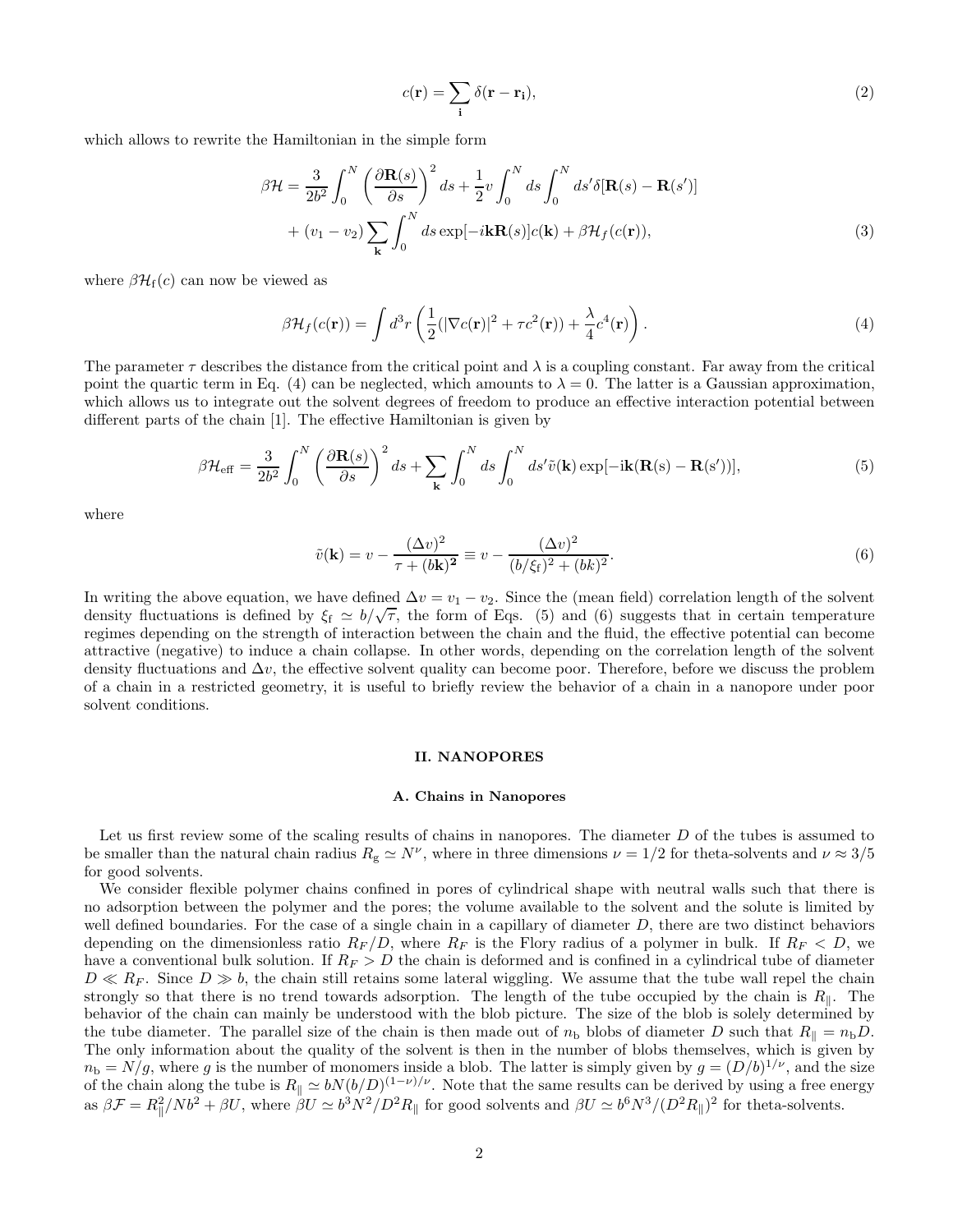As discussed in the last section, the solvent density fluctuations can induce effective attractive interaction between different parts of the chain segments leading to a chain collapse. Since this amounts to the effective solvent quality becoming poor, it is worthwhile to consider the case of a polymer in a poor solvent confined in a nanopore. The free energy of such a system is given by

$$
\beta \mathcal{F} \simeq \frac{R_{\parallel}^2}{Nb^2} - |v|\frac{N^2}{D^2 R_{\parallel}} + w \frac{N^3}{\left(D^2 R_{\parallel}\right)^2},\tag{7}
$$

where  $v \sim -tb^3$  and  $w \sim b^6$  are the two and three body interactions respectively. Here the reduced temperature to describes the distance from the theta temperature, i.e.,  $t = |T - \Theta|/\Theta$ . Let us first discuss the influence of the tube geometry on the Θ - point. To estimate the Θ− temperature, we employ the usual Ginzburg criterion. The Θ−point for a finite chain length in a restricted geometry cannot be defined by simply setting the second virial coefficient equal to zero. Instead, a consistent expression can be determined by the balance between the chain entropy and the attractive second virial term. In particular, when  $t$  is sufficiently large (the solvent quality is poor enough), the first term in Eq. (7), which represents the entropic elasticity, is smaller than the attractive interaction due to the second term. Thus the Θ− point for chains inside the pore can be determined by comparison between the entropic term and the negative second virial term. This yields the following condition for the Θ- point:

$$
t \simeq (D/b)^2 (R_{\parallel}/bN)^3, \tag{8}
$$

where the estimate is sensitive to the unperturbed chain size  $R_{\parallel}$ . The usual Ginzburg criterion uses the ideal chain size  $R \propto bN^{1/2}$ , but this yields the unphysical result  $t_c \simeq (1/\sqrt{N})(D/bN^{1/2})^2$  since it suggests an increase in t with the increase in the pore diameter. Moreover, the chain length cannot play a significant role since the collapse in the pore takes place only on the length scales less than the pore diameter, i.e., the relevant blob size. Therefore, it is physical to use the Gaussian value for R<sub>||</sub> inside the pore, which is simply given by  $R \simeq bN(b/D)$ , as suggested by a simple blob argument. As a result, the value for the shift of the  $\Theta$  - temperature is given by

$$
t = \frac{b}{D}.\tag{9}
$$

The above equation shows significant dependence of the Θ-temperature on the pore size. It can be rewritten as

$$
\theta = \theta_{\text{bulk}} + \text{const} \frac{b}{D},\tag{10}
$$

which is only valid for  $D \le b\sqrt{N}$ , i.e., when the pore diameter is smaller compared to the Gaussian chain size. When D becomes comparable to the chain size, then the shift of the  $\Theta$  - temperature is determined by  $t \simeq b/R_{\text{Gauss}}$ , which is simply  $t \propto 1/\sqrt{N}$ , as it must be the case for the collapse of polymer chains in bulk. The geometry dependence of the Θ-temperature has recently been studied for a polymer confined between two parallel plates (slit geometry) by using numerical methods [12]. For completeness, we would like to remark that naive scaling for a simple slit geometry predicts  $t_{\text{c,slit}} = (b/D)^0$ , which suggests a logarithmic dependence,  $t_{\text{c,slit}} \propto \log(D/b)$ , but this needs further investigation.

For  $t > t_c$  the chain becomes significantly contracted from its theta size. The stretching term can then be neglected, and the balance between the attractive and repulsive third body potential yields the chain size

$$
R_{\parallel} \sim \frac{b}{t} N \left(\frac{b}{D}\right)^2. \tag{11}
$$

The density inside the tube is simply given by  $\rho \sim \frac{N}{D^2 R_{\parallel}} \simeq t/b^3$ , which corresponds to the density of a unconstrained globule and also defines the thermal blobsize  $\xi_T = b/t$ . On length scales smaller than  $\xi_T$ , the chain statistics are unperturbed by the volume interactions and are that of a random walk, i.e.,  $\xi_T \sim bg_T^{1/2}$ . The parallel extension of the chain can, therefore, be expressed by comparing the blobsize  $\xi_T$  and the diameter  $\overline{D}$ ,

$$
R_{\parallel} \sim bN\frac{\xi_T}{D}\left(\frac{b}{D}\right). \tag{12}
$$

Using the above expression, the size of the polymer confined in a tube of diameter  $D$  can be summarized for three distinct cases: When  $D < \xi_T$ , the chain experiences theta conditions; when  $D > \xi_T$ , the chain inside the tube finds itself in a poor solvent condition. It collapses to form a globule of size governed by  $t$ . The chain starts to shrink when  $D = \xi_T$ , starting from the size  $R_{\parallel} \sim bNt$ , i.e., a linear arrangement of the thermal blobs.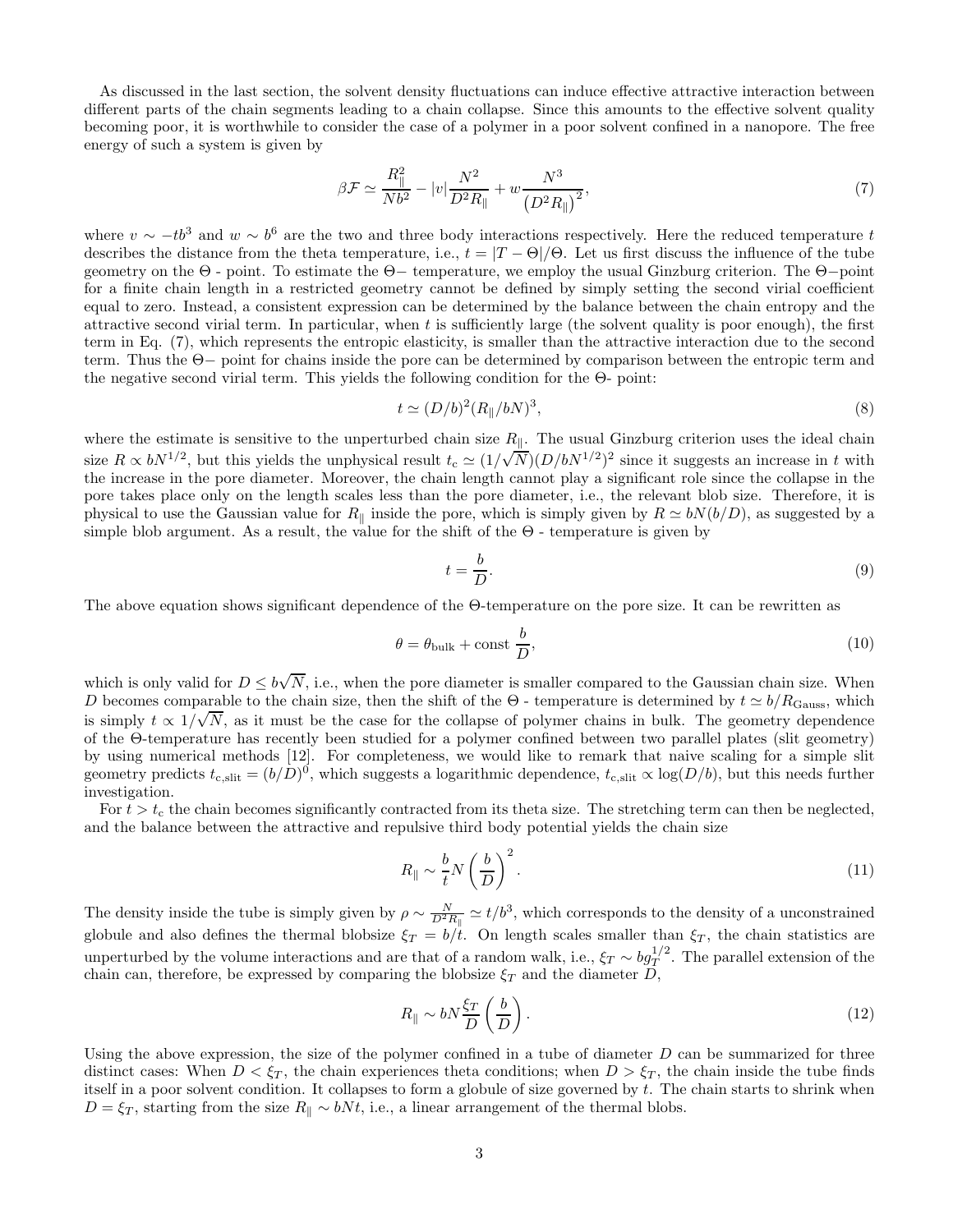## B. Critical fluids in Nanopores

The problem of phase transitions in restricted geometry has been considered mostly in the case of (two dimensional) wetting. In a nanopore the situation is very different. The problem of a spherical model in a spherocylinder has been studied by Cardy [13], who shows using conformal mapping that the correlation length at the critical point can be written as

$$
\xi^{-2} = A/D^2 \tag{13}
$$

where  $A = d - 2 + \eta$  is a universal amplitude; it depends only on the space dimension d and the critical exponent  $η$ , this results implies also that the amplitude and so ξ does not depend directly on the value of the fluid coupling constant  $\lambda$ , which was introduced in eq. (4). Physically, this implies that the criticality plays a significant role only on the scale of the tube diameter  $D$  and fluctuations always stay finite. Therefore, the effects of the solvent density fluctuations on the conformational behavior of a polymer chain, which is dissolved in a bicomponent solvent present in a porous medium, are mainly local. These effects are studied in the next section.

### C. Polymer chain and fluids in nanopores

As discussed in the previous section, when the chain dissolved in a bicomponent solvent is confined in a nanopore, the problem is effectively one dimensional. To see this we can rewrite all spatial vectors in their Cartesian coordinates, that is

$$
\beta \mathcal{H} = \frac{3}{2b^2} \sum_{\mu=x,y,z} \int_0^N \left( \frac{\partial R_\mu(s)}{\partial s} \right)^2 ds + \frac{1}{2} v \int_0^N ds \int_0^N ds' \prod_{\mu=x,y,z} \delta[R_\mu(s) - R_\mu(s')] + (v_1 - v_2) \sum_{\mathbf{k}} \int_0^N ds \exp[-i \sum_{\mu=x,y,z} k_\mu R_\mu(s)] c(\mathbf{k}) + \beta \mathcal{H}_f(c(\mathbf{r})).
$$
 (14)

Moreover, when the constraints due to the cylindrical geometry of the tube are imposed the effective potential remains structurally similar. Because of the confinement, the vector k can be splitted into its Cartesian components, i.e.,  $\mathbf{k} = (k_{\parallel}, k_{\perp}, k_{\perp})$ , where  $k_{\parallel}$  corresponds to the length scale along the (cylindrical) tube. The component  $k_{\perp}$  is limited by the tube wall and can be replaced by its upper limit  $1/D$ . This naive estimate suggests that the effective potential is given by

$$
\tilde{v}(\mathbf{k}) = v - \frac{(v_1 - v_2)^2}{(bk_{\parallel})^2 + \tau + \left(\frac{b}{D}\right)^2}.
$$
\n(15)

Within this mean field model, the new correlation length can the be identified as

$$
b^2 \xi_{\text{tube}}^{-2} = \tau + \left(\frac{b}{D}\right)^2. \tag{16}
$$

It is interesting to note that the scaling of the correlation length agrees with the exact result of Cardy [13] at  $\tau = 0$ .

To estimate the size of the chain within the classical scaling, it is sufficient to discuss the limit  $k_{\parallel} = 0$ . The effective potential can then be casted into a Flory form, which yields together with the Gaussian stretching term a reasonable estimate for the size of the chain. The effective potential is given by

$$
\tilde{v} = v - \frac{(\Delta v)^2}{\tau + \left(\frac{b}{D}\right)^2}.\tag{17}
$$

For  $\tau = 0$ , i.e., at the critical point this equation is similar to the corresponding mean-field equation in the bulk, Eq. (6) in the low wave vecotr limit. For geometrically unrestricted systems  $D \to \infty$ , the correlation length grows then with the pore diameter, because here we have  $\xi_f \propto D$ . At the critical point, i.e.,  $\tau = 0$ , the effective monomer-monomer potential  $\tilde{v}$  becomes negative when the tube diameter is sufficiently large:

$$
\left(\frac{D}{b}\right)^2 \ge \frac{v}{(v_1 - v_2)}.\tag{18}
$$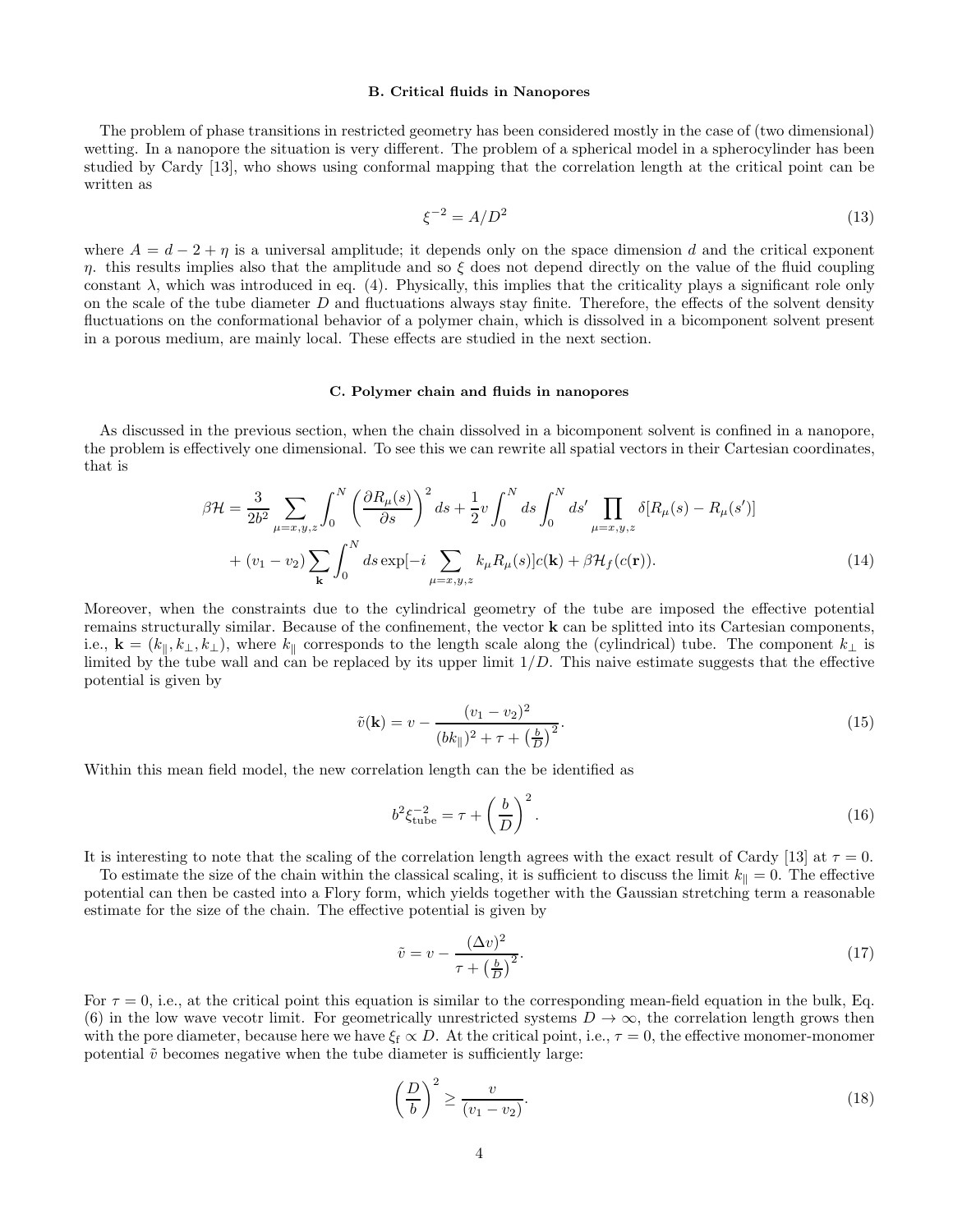Since this amounts to the effective interaction between the chain segments being attractive, the chain is expected to collapse inside the tube. In contrast to the bulk behavior, where in a certain temperature regime (close to the critical point) the chain is always collapsed, the collapse in a confined geometry depends purely on material properties — the strength of the polymer - fluid interaction, the chain excluded volume, and the diameter of the tube. The geometry, therefore, plays an important role in the collapse of a polymer chain both in a critical fluid and a fluid with a finite correlation length.

#### D. The size of the chain

The Hamiltonian as given by Eq. (5) can be transformed into a Flory free energy by simple dimensional analysis [11]. It has to be modified such that the 3-dimensional Dirac function is anisotropic and the lateral dimensions are determined by the diameter D of the nanopore. Thus, we can estimate the excluded volume to be  $\delta(\mathbf{R}(s) - \mathbf{R}(s')) \propto$  $1/(D^2R_{\parallel})$ , where  $R_{\parallel}$  is the chain size parallel to the pore. The interaction parameter between the monomers is determined by the value for the effective chain potential  $\tilde{v}(k_{\parallel} = 0)$ :

$$
\beta \mathcal{F} = \frac{R_{\parallel}^2}{Nb^2} + \tilde{v}(k_{\parallel} = 0) \frac{N^2}{D^2 R_{\parallel}}
$$
\n(19)

Minimization of the above free energy yields the size of the chain in the nanopore:

$$
R_{\parallel} \sim \left(v - \frac{(v_1 - v_2)^2}{\tau + \left(\frac{b}{D}\right)^2}\right)^{1/3} N\left(\frac{b}{D}\right)^{2/3}.
$$
\n(20)

The above expression is valid as long as the effective potential is positive. At the critical point  $\tau = 0$ , we can use Cardy result for  $d = 3$  and to get

$$
R_{\parallel} \simeq bN\left(1 - \frac{1}{(1+\eta)}\chi^2\left(\frac{D}{b}\right)^2\right)^{1/3}\left(\frac{b}{D}\right)^{2/3},\tag{21}
$$

where we have rescaled the interaction parameters by the size of the Kuhn length  $v \sim b^3$  and introduced  $\chi^2 = (v_1 - v_2)^2$ . This results holds as long as the effective potential is positive, which means that the pore size is small enough. For larger pore sizes as

$$
D > \frac{v}{(v_1 - v_2)^2},\tag{22}
$$

the effective potential becomes negative; the critical fluid then resembles a poor solvent. The size of the chain can then be estimated by taking into account the three body interaction in the tube. It lateral extension is then given by

$$
R_{\parallel} \propto N \frac{1}{\left(\chi^2 (D/b)^2 - 1\right)} \left(\frac{b}{D}\right)^2. \tag{23}
$$

Therefore, the chain is always in a stretched conformation, as has already been seen from the scaling analysis of the behavior of chains in solvents of different quality.

### III. APPLICATIONS AND DISCUSSION

The behavior of chains immersed in a critical fluid confined in a porous media is substantially different from the bulk case. As mentioned in the Introduction, a chain in bulk undergoes a conformational transition, i.e.,  $N^{3/5} \rightarrow$  $N^{1/3} \rightarrow N^{3/5}$ , on approach to the critical point of the fluid. In a restricted geometry, however, the correlation length of the fluid stays finite and is mainly determined by the typical size of the tube. The latter implies that the pore diameter can select chains according to their chain length — for a given pore diameter  $D$ , short chains (of size much less than  $D$ ) are not restricted by the confinement; they can undergo a collapse transition on approach to the critical point, as is the case in the bulk. Sufficiently long chains (of size much larger than  $D$ ), on the contrary, remain in a